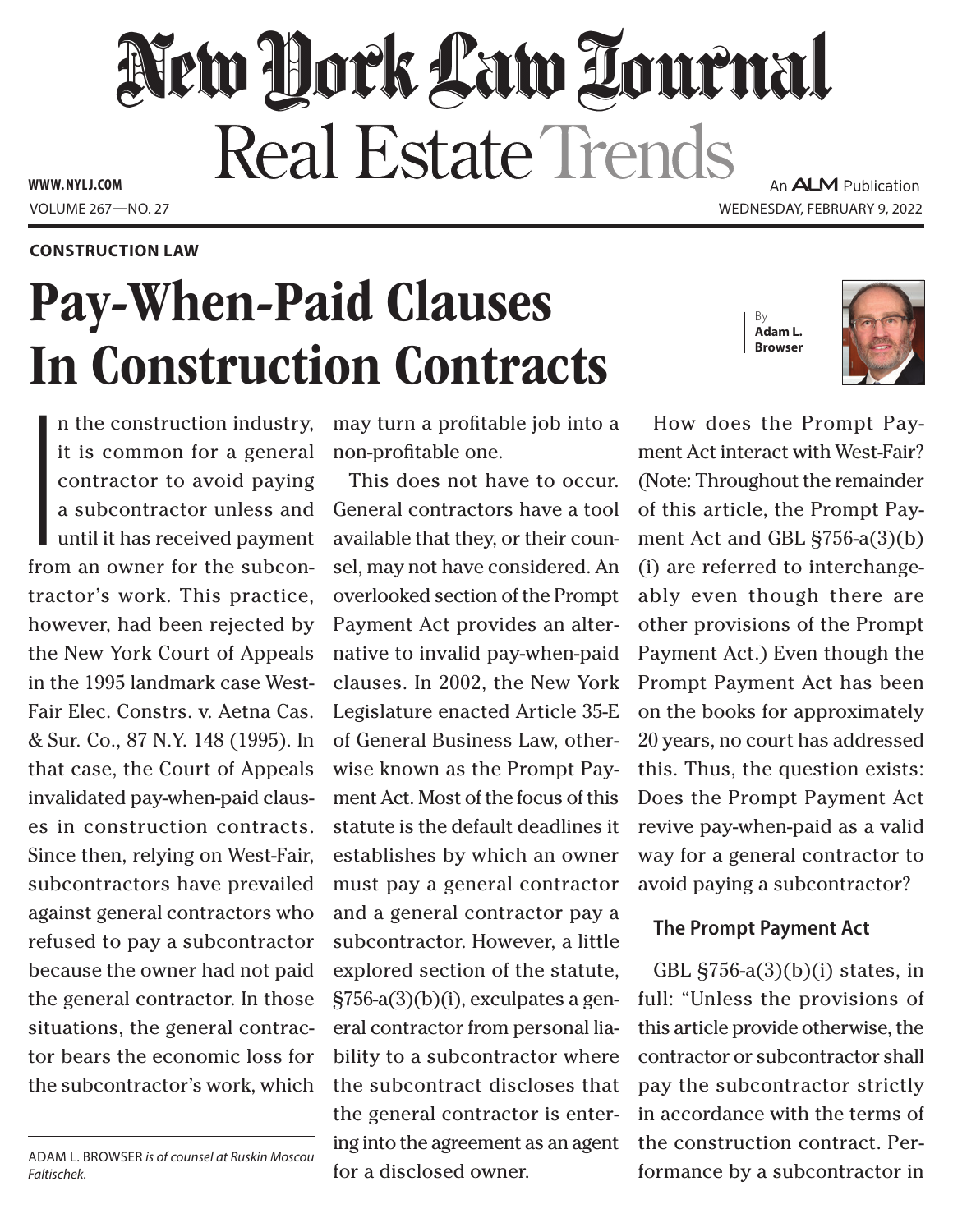accordance with the provisions of its contract shall entitle it to payment from the party with which it contracts. Notwithstanding this article, where a contractor enters into a construction contract with a subcontractor as agent for a disclosed owner, the payment obligation shall flow directly from the disclosed owner as principal to the subcontractor and through the agent."

The juxtaposition of the second and third sentences of GBL §756-a(3)(b)(i) demonstrates the Legislature's intent to absolve a general contractor from personal liability to the subcontractor in certain circumstances. The second sentence of the statute states that the subcontractor is entitled to payment from the party with whom it contracts. The third sentence states the payment obligation shall "flow" directly from the disclosed owner to the subcontractor and "through" the agent contractor. Connecting the two sentences together is the introductory clause "Notwithstanding this article" at the beginning of the third sentence.

By selecting that language, the Legislature intended the payment obligation mentioned in the second sentence does not apply when the contractor is an agent for a disclosed owner. Since the payment obligation flows directly from the disclosed owner to the subcontractor through the agent, the general contractor is a conduit for payment and nothing more. It absolves the general contractor from personal liability to the subcontractor when the general contractor does not receive payment from the owner.

General contractors have a tool available that they, or their counsel, may not have considered. An overlooked section of the Prompt Payment Act provides an alternative to invalid pay-when-paid clauses.

The next subsection of the statute reinforces this. GBL §756-a(3)(b)(ii) states: "When a subcontractor has performed in accordance with the provisions of its construction contract, the contractor shall pay to the subcontractor … the full or proportionate amount of funds received from the owner for each subcontractor's work and materials … ."

If the general contractor (as agent) is to be anything more than a conduit for payment, GBL  $\S 756$ -a $(3)(b)(ii)$  would not have limited the general contractor's payment obligation to the funds it received from the owner. The Legislature would have required the general contractor to use its own funds if those received from the owner were insufficient.

Thus, the Prompt Payment Act does, in certain circumstances, exculpate a general contractor from personal liability. This may appear to be novel, but it is not. It is simply the extension of the well-established common law rule that an agent who acts on behalf of a disclosed principal will not be liable for breach of contract unless there is clear and explicit evidence of the agent's intention to be bound for the failures of the agent's principal. See, e.g., *Savoy Record Co. v. Cardinal Export*, 15 N.Y.2d 1 (1964); *Mencher v. Weiss*, 306 N.Y. 1 (1953); *Brasseur v. Speranza*, 21 A.D.3d 297 (1st Dep't 2005)

### **The Act and 'West-Fair': Are They at Odds?**

The Prompt Payment Act allows, in certain circumstances, pay-when-paid. *West-Fair* invalidated such clauses. How can the statute and the judicial doctrine be reconciled? Currently, there is no reported case that discusses how the Prompt Payment Act interacts with the *West-Fair* doctrine. There appears to be only one reported case that even mentions both the Prompt Payment Act and West-Fair. In *Hugh O'Kane Elec. Co. v. MasTec North America*,